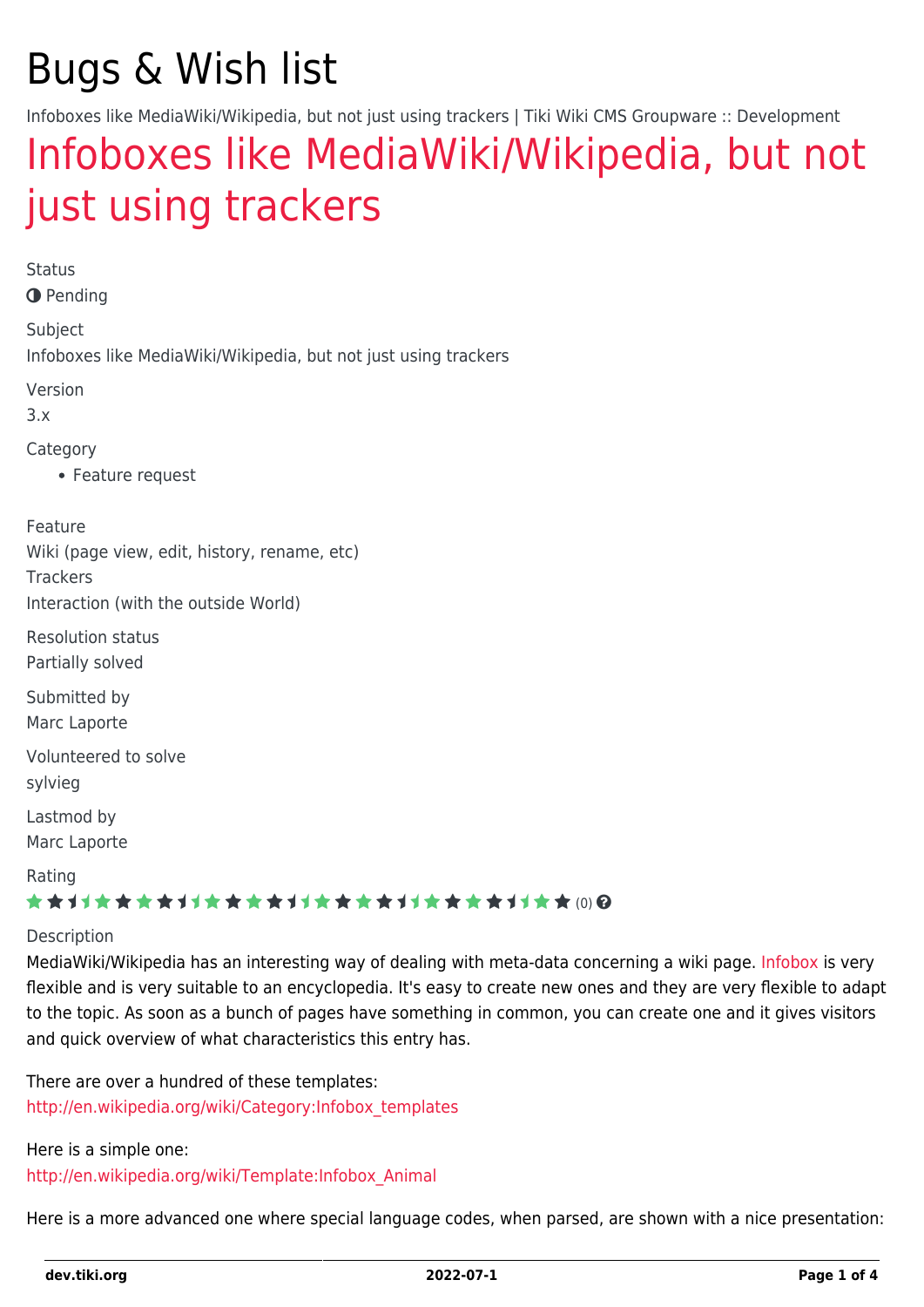This is a great way to have ad-hoc, organically growing meta-data around wiki pages which share some sort of structured/comparative data.

In TikiWiki, we use [trackers](http://doc.tiki.org/trackers) for tabular data. We need to have an even tighter integration.

Goal: that the metadata be stored both in the wiki page and the trackers

That you can update in one or the other. This would permit us to make lists/tables with all the data from all the infoboxes, without duplicating the data. (not sure if/how to do this with MediaWiki)

We'd need a Wiki Page field-type in trackers. Say I have an "Animals" tracker with all the Meta-Data. One of the fields should be the name of the associated wiki page. And that wiki pages "knows" to get latest data from tracker (like we do now for [PluginTrackerList](http://doc.tiki.org/PluginTrackerList) and [PluginTrackerItemField.](http://doc.tiki.org/PluginTrackerItemField)

#### $\pmb{\times}$

2008-06-22 on #mediawiki on freenode.net

```
[09:48] marclaporte: Say I have lots of data in various infoboxes, is it possible to make a
report/list/table of all these infoboxes and have them link to the various wiki pages?
[09:48] Splarka: you can use Special:Whatlinkshere on each infobox
[09:48] Splarka: (sorta)
[09:49] marclaporte: tks, would you know of an example?
[09:51] Dantman|FS: SMW
[09:51] Dantman|FS: Doing that with data is basically the purpose of SMW
[09:52] Splarka: http://en.wikipedia.org/wiki/Special:Whatlinkshere/Template:Infobox_Aircraft
[09:52] marclaporte: There are some lists here:
http://en.wikipedia.org/wiki/Comparison of wiki software -> how to reuse that info in
infoboxes on each page
[09:52] marclaporte: tks
[09:53] marclaporte: Splarka: : yes, that's what I am looking for
[10:05] marclaporte: Splarka: : So now I know where the template is used. What if I want to
make a mega chart for all the planes from all the infoboxes?
[10:06] Splarka: well, that might be something more for the category system
[10:06] Splarka: (or ask Dan about SMW, unless he means Super Mario World)
[10:08] Dantman|FS: heh
[10:10] marclaporte: Dantman|FS: : What is SMW?
[10:10] Dantman|FS: Semantic MediaWiki
[10:10] Dantman|FS: http://semantic-mediawiki.com/
[10:11] Dantman|FS: It's an extension for MediaWiki
```
## Other things to think about:

- When watching a wiki page, how to watch tracker(s) which are associated with that wiki page?
- In page editing of tracker data, have a quick & nice interface like the [dynamic variable](http://doc.tiki.org/dynamic%20variable) feature

#### Related:

• [Support some of the MediaWiki syntax that doesn't conflict with TikiWiki syntax](https://dev.tiki.org/wish2102)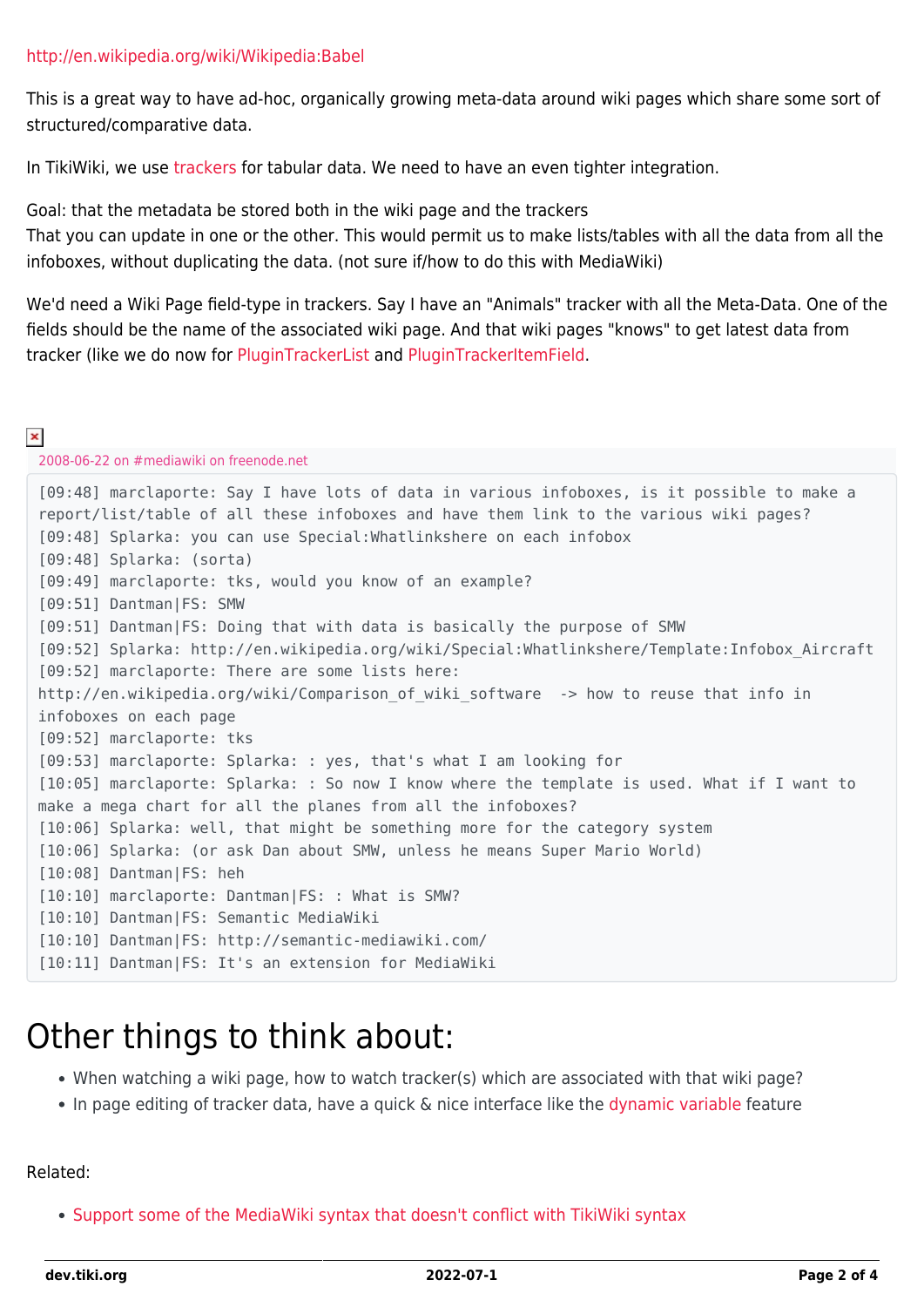- [Wiki editing: Preview with diff, like Mediawiki](https://dev.tiki.org/wish1191)
- [Support for the Wiki creole markup \(syntax\)](https://dev.tiki.org/wish1781)
- [MediaWiki import script](https://dev.tiki.org/wish1220)

Solution Started in 2.x, done in 3.0

<http://doc.tikiwiki.org/page+tracker> <http://doc.tikiwiki.org/Pretty+Tracker>

Still need "Wiki only" solution

Importance

9 high

Priority

45

Demonstrate Bug (Tiki 19+)

#### Please demonstrate your bug on show2.tikiwiki.org

Version: trunk ▼ [Create show2.tikiwiki.org instance](#page--1-0)

Ticket ID 1843

Created Sunday 22 June, 2008 12:45:44 GMT-0000 by Unknown

LastModif Wednesday 02 June, 2010 19:13:52 GMT-0000

### Comments



I think this is very very important and it's one of the single reasons I'm considering switching to media wiki-

It makes a huge difference when trying to keep a standardized look and feel of several similar pages. For example, On my wiki, [www.clipsharewiki.com](http://www.clipsharewiki.com) I want to list several free mods to the script I'm using, and I would love to have a sidebox on the right listing title, author, price, versions, categories, etc so that people can see this information at a glance instead of having to scroll around and read paragraph text- not to mention it can be easily changed across all mods.